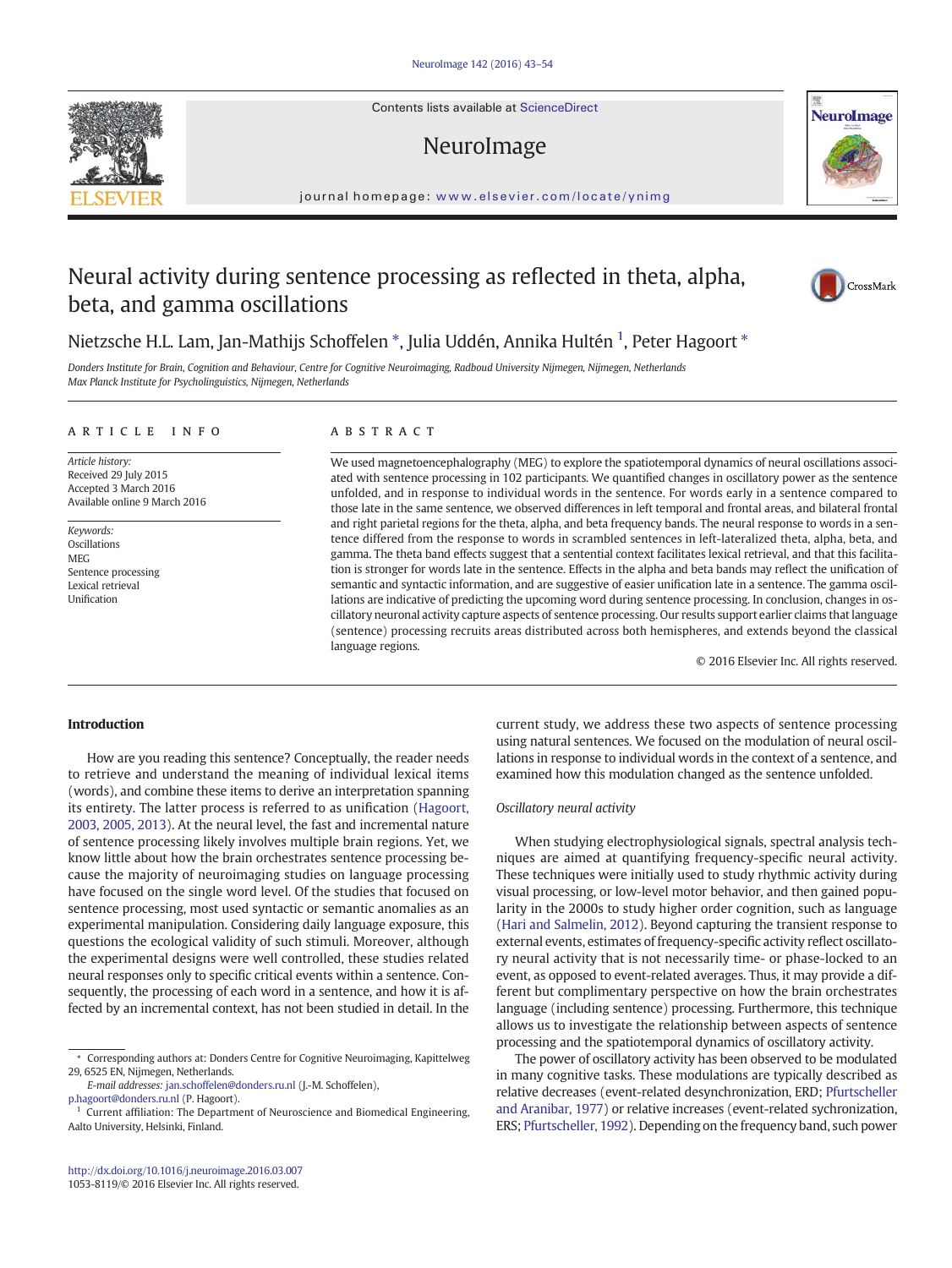changes may indicate either activation or deactivation of a brain region. An ERD in the gamma band  $(>40$  Hz) reflects a reduction in processing in underlying cortical regions, but would reflect increased processing when observed in the alpha (8–12 Hz) or beta (13–30 Hz) bands [\(Jensen and Mazaheri, 2010; Klimesch et al., 1997; Osipova et al.,](#page-11-0) [2006; Klimesch et al., 2001](#page-11-0)). For the theta frequencies, however, it is equivocal as to whether an ERD reflects activation or deactivation. Oscillatory neural activity can be productively studied using MEG. This method has good spatial resolution and excellent temporal resolution (in the order of milliseconds), which enables it to capture rapid (tens of milliseconds) changes associated with cognitive processes in the brain.

#### Studying sentence processing with oscillations

Both ERS and ERD have been observed in studies concerned with sentence processing, but most studies analyzed the data on the sensor-level which provided poor spatial localization of the effects, and most of them focused on a single word (that produced a grammatical violation) in the sentence (e.g., [Bastiaansen et al., 2010; Davidson](#page-10-0) [and Indefrey, 2007](#page-10-0)). Across these studies, different frequency bands have been associated with different functional explanations. The theta and alpha bands, for example, have been associated with the lexicalsemantic retrieval of words ([Bastiaansen et al., 2005; Klimesch et al.,](#page-10-0) [1997\)](#page-10-0). Beta and gamma band ERS has been suggested to reflect unification of the semantic and syntactic information in sentences, respectively [\(Bastiaansen and Hagoort, 2015; Bastiaansen et al., 2010; Hald et al.,](#page-10-0) [2006\)](#page-10-0). The alpha and beta bands have also been demonstrated to be involved in syntactic processing [\(Bastiaansen et al., 2010; Davidson and](#page-10-0) [Indefrey, 2007; Kielar et al., 2015\)](#page-10-0). Overall, these results, whilst suggestive, highlight the need for further study of oscillations in sentence processing, specifically to study multiple frequency bands in one dataset, and to understand their relation to each other.

In sentence processing, words are retrieved from memory and combined into an interpretation of the larger phrase, regulated by semantic and grammatical constraints ([Hagoort, 2013\)](#page-10-0). A recent fMRI metaanalysis revealed consistent involvement of the left inferior frontal gyrus (BA 45 and BA 47), left middle temporal gyrus (MTG), and left superior temporal gyrus in sentence processing ([Hagoort and Indefrey,](#page-10-0) [2014\)](#page-10-0). The memory, unification, and control (MUC) model of sentence processing also focuses on these areas ([Hagoort, 2003, 2005, 2013](#page-10-0)). It proposes that the left temporal cortex and angular gyrus are implicated in word retrieval from memory, while unification (maintenance and integration of words) involves the left inferior frontal cortex. Furthermore, as the sentence unfolds, a predictive context results from the interaction between these areas, and this context facilitates the processing of upcoming words. Previous oscillatory studies on sentence processing have, to our knowledge, been restricted to the sensor level. It is therefore unclear whether oscillations localize to similar brain regions as found in event-related M/EEG and fMRI studies. The current study, presenting a thorough source-level analysis of oscillatory activity during sentence processing, addresses this shortcoming.

#### Current study

In the present study, we investigated oscillatory power changes during sentence processing. We obtained MEG data while participants read sentences. As a control condition, participants also read lists of words (created by scrambling sentences). Our study focused on exploring which neural areas, at which frequencies are involved in sentence processing. We analyzed the spatiotemporal dynamics of the oscillatory activity by using a beamformer in the frequency domain. This allowed us to better quantify the spatial aspects of the effects, and to improve on the previous studies that could only report results at the sensor-level.

To obtain a complete picture of oscillations at various frequencies, we investigated five frequency bands: theta, alpha, beta, low gamma, and high gamma.We chose to divide the gamma band because previous studies have shown a distinction between low gamma (around 30 to 60 Hz) and high gamma (above 80 Hz); the precise frequencies for low and high gamma differ between cortical regions and the cognitive task ([Crone et al., 1998; Dalal et al., 2008; Hauck et al., 2007\)](#page-10-0). Furthermore, previous sentence-processing studies have only shown effects at around 40–60 Hz, and we were interested in whether effects in higher frequencies were also present. In the current study, we investigated two aspects of sentence processing: The word analysis sought to reveal how single words are integrated into a representation of the entire sentence, and the context analysis assessed the effect of the incremental context on single word processing.

#### Word analysis

In order to investigate the oscillatory response to single words within the context of a sentence, we analyzed the responses to each of the single words in a sentence and contrasted them to single words in a random order (word list). Sentences have a structured and meaningful context—semantic and syntactic information that goes beyond the level of the individual words. Word lists on the other hand have no structure and only a weak overarching semantic context (because each word list was created by scrambling a sentence). We hypothesized the sentence context to have a facilitatory effect, since the syntactic and semantic information in preceding words constrain the possibilities of the upcoming word both syntactically and semantically. The effect of the context may be observed in memory retrieval, unification, and prediction [\(Hagoort and Poeppel, 2013](#page-10-0)). The sentence context should make memory retrieval easier for sentences than word lists, and because previous studies associated theta power with memory retrieval [\(Bastiaansen et al., 2005; Hagoort, 2013](#page-10-0)), we expected differences between the conditions in this frequency band. Since the prediction of the upcoming word within a context has been associated with gamma ERS ([Wang et al., 2012\)](#page-11-0), we expected to observe this pattern for sentences but not word lists. Finally, the alpha, beta, and gamma bands have been implicated in unification (e.g., [Bastiaansen and Hagoort,](#page-10-0) [2015; Bastiaansen et al., 2010; Hald et al., 2006\)](#page-10-0); therefore, we expected differences between sentences and word lists in one or more of these frequencies.

#### Context analysis

To analyze how the unfolding sentence context affects oscillatory activity over time we quantified the modulation of the oscillatory response between words at early and late positions in a sentence. This provides a view of the long-term changes in power as the sentence progresses. As the sentence unfolds, memory should become taxed because more words need to be retained for unification. As ERS in the theta band has been associated with memory maintenance, we expected an increase in theta power for words in late versus early positions in the sentence. An incremental context can also impose more constraints on how words are being combined, which could facilitate unification as the sentence unfolds. Changes in power across a sentence but not a word list have previously been associated with the beta and gamma bands [\(Bastiaansen et al., 2010; Hald et al., 2006\)](#page-10-0). Effects in these frequency bands are suggested to reflect unification. Therefore, we hypothesized that a change in beta and/or gamma oscillations would also be observed as the sentence unfolded.

#### Methods

#### **Participants**

A total of 102 native Dutch speakers (51 males), with an age range of 18 to 33 years (mean of 22 years), participated in the experiment. These participants formed part of a larger study—MOUS (Mother of all Unification Studies;  $N = 204$ ), where all participants took part in an fMRI and a MEG session. Half of these participants completed both sessions where they read the stimuli, and the other half listened to recordings of the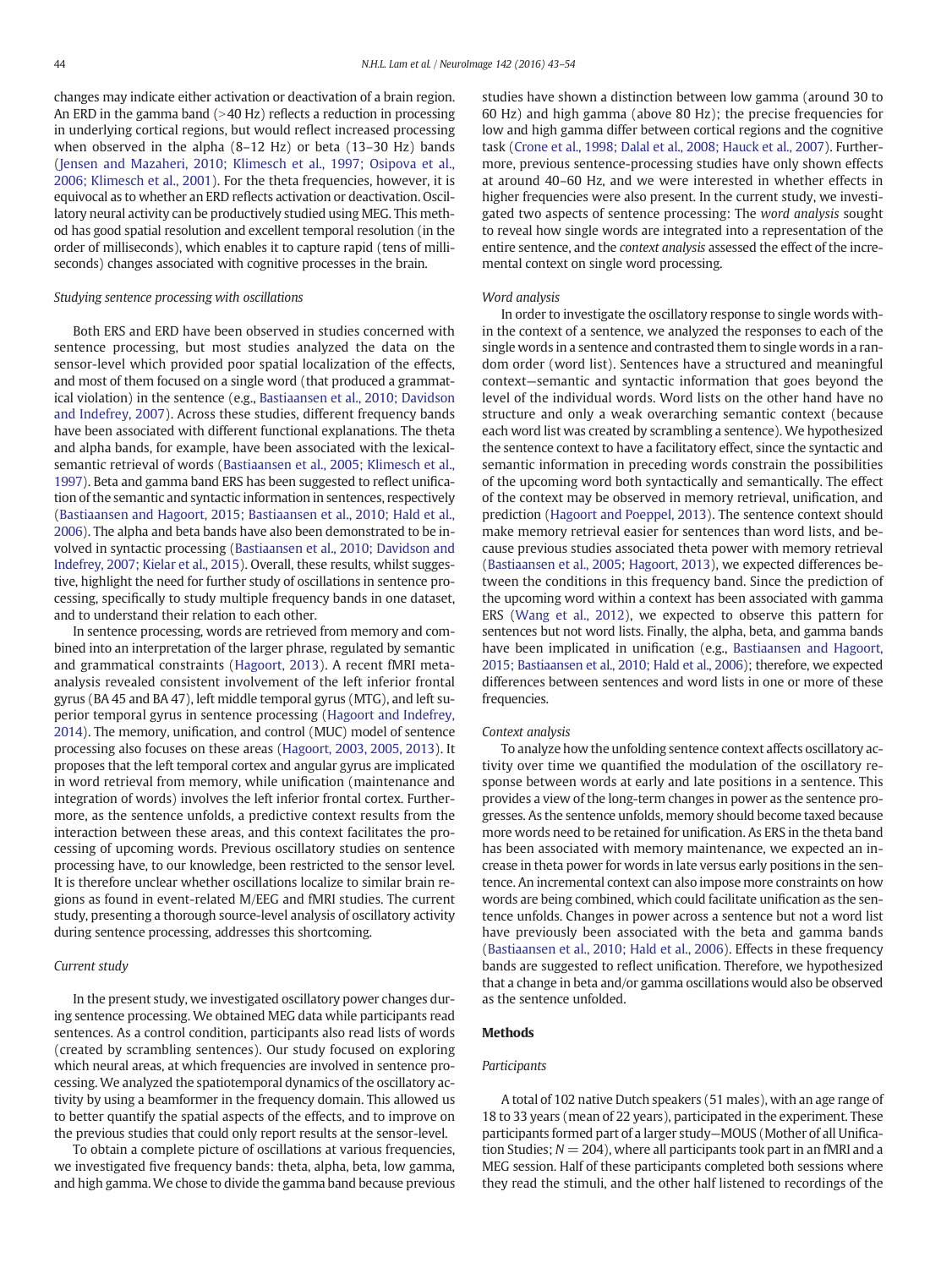stimuli. The current paper pertains to participants from the MEG session in the visual modality. All participants were right-handed, had normal or corrected-to-normal vision, and reported no history of neurological, developmental, or language deficits. The study was approved by the local ethics committee (CMO—the local "Committee on Research Involving Human Participants" in the Arnhem–Nijmegen region) and followed the guidelines of the Helsinki declaration. Participants received monetary compensation for the participation.

#### Language stimuli

The stimuli consisted of 180 sentences and their word list counterparts (see Table 1 for an example). All sentences varied between 9 and 15 words in length.

The word lists were created from the sentences by scrambling the words so that no more than two consecutive words formed a coherent fragment. The same words in both conditions limited the difference between conditions to sentential semantics and syntax as opposed to lexical differences in orthography, phonology, and word meaning. Each participant saw each stimulus in either the sentence or the word list condition, but not in both. Across participants, each stimulus was presented the same number of times in the sentence and in the word list condition.

### Task and procedure

#### Experimental design

All stimuli were presented with an LCD projector (with a vertical refresh rate of 60 Hz) situated outside the MEG measurement room, and projected via mirrors onto the screen inside the MEG room. All stimuli were presented at the center of the screen within a visual angle of 4 degrees, in a black mono-spaced font, on a gray background using Presentation software (Version 16.0, Neurobehavioral Systems, Inc).

The stimuli were divided into three subsets, such that each participant saw 2/3 of the stimulus set in the MEG session (120 trials of each condition); and 1/3 in the fMRI session that will not be further discussed in this paper. Participants presented with the same subset saw the stimuli in a different (randomized) order. In the experiment, the stimuli were presented in a mini block design, and alternated between a sentence block (containing 5 sentences) and a word list block (containing 5 word lists), for a total of 24 blocks. The first mini block (sentences or word lists) was randomized across participants. In addition, for sentences, the first word began with a capital letter and the last word ended with a full stop.

At the beginning of each block, the block type was announced for 1500 ms: zinnen (sentences) or woorden (words), followed by a 2000 ms blank screen. At the beginning of each trial, a fixation cross was presented for a jittered duration between 1200 and 2200 ms. Then, the words for each trial (sentence or word list) were presented one at a time. Each word was separated by a blank screen for 300 ms.

The presentation time of each word was varied in order to allow for a 'naturalistic' reading experience, and to avoid a strict entrainment of ongoing activity to fixed interstimulus intervals. For any given sentence (or word list) the variable duration of a single word was a function of the following quantities: (i) the total duration of the audio-version

#### Table 1

Exemplar sentence and word list in Dutch, and literal English translation.

| Sentence                                                                                | Word list                                                                            |
|-----------------------------------------------------------------------------------------|--------------------------------------------------------------------------------------|
| Bij de opening van de nieuwe sporthal<br>kregen de talrijke bezoekers een<br>consumptie | sporthal bij van talrijke opening een de de<br>kregen consumptie bezoekers nieuwe de |
| At the opening of the new sports hall<br>received the many visitors a (free)<br>drink   | sports hall at from many opening a the the<br>received (free) drink visitors new the |

of the sentence/word list (audiodur), (ii) the number of words in the sentence (*nwords*), (iii) the number of letters per word (*nletters*), and (iv) the total number of letters in the sentence (sumnletters). Specifically, the duration (in ms) of a single word was defined as: (nletters/ sumnletters)\*(audiodur  $+$  2000–150\*nwords). The minimum duration of short words was set to 300 ms irrespective of the relative weighting described by the formula. In practice, however, the exact presentation times of the words slightly deviated from those obtained from the above formula. This was due to the fact that the presentation timing was dictated by the refresh rate of the projector (60 Hz). As a consequence, the actual presentation time was lengthened by a duration between 0 and 33 ms. The median duration of a single word on the screen was 434 ms (range 300–1344 ms). Taking into account the 300 ms gap between the words, the median duration of a whole sentence/word list was 8.3 s (range 6.2–12 s). Within each block, the inter-trial interval was a blank screen with a jittered duration between 1200 and 2200 ms.

In order to check for compliance, 10% of the trials ( $n = 12$ ) were randomly followed by a yes/no question about the content of the previous sentence/word list. Half of the questions on the sentences addressed sentence comprehension (e.g., Did grandma eat a pancake?). The other half of the sentences, and the questions following the word lists addressed a content word (e.g., Was a music instrument mentioned?). Participants answered the question by pressing a button for 'Yes'/'No′ with their left index and middle fingers, respectively. For both question types, half of the trials had a yes-response as the correct answer. The experiment began with participants reading written instructions for the task. The experimenter clarified any questions from the participant. Then, for familiarization purposes, participants completed a practice task (using a separate set of stimuli from the actual task). Subsequently, they performed the actual task as described above.

#### MEG data acquisition

MEG data were collected with a 275 axial gradiometer system (CTF) at the Donders Centre for Cognitive Neuroimaging in Nijmegen, The Netherlands. The signals were digitized at a sampling frequency of 1200 Hz (the cutoff frequency of the analog anti-aliasing low pass filter was 300 Hz). Three coils were attached to the participant's head (nasion, left and right ear canals) to determine the position of the head relative to the MEG sensors. Throughout the measurement, the head position was continuously monitored using custom software [\(Stolk et al., 2013](#page-11-0)). During breaks, the participant was allowed to reposition to the original position if needed. Participants were able to maintain a head position within 5 mm of their original position. Three bipolar Ag/AgCl electrode pairs were used to measure the horizontal and vertical electro-oculogram, and the electro-cardiogram.

#### Data processing

All analyses were done with custom written MATLAB scripts and FieldTrip, an open source toolbox for EEG and MEG data analyses [\(Oostenveld et al., 2011\)](#page-11-0).

#### Preprocessing

Electrocardiogram artifacts were estimated using denoising source separation (DSS, [Särelä and Valpola, 2005](#page-11-0)), identified based on their topography and subtracted from the data. Physiological artifacts (eye movements and muscle contractions) and jump artifacts in the SQUIDs (superconducting quantum interference device) were identified using a semi-automatic artifact identification procedure ([http://www.](http://www.fieldtriptoolbox.org/tutorial/automatic_artifact_rejection) fi[eldtriptoolbox.org/tutorial/automatic\\_artifact\\_rejection\)](http://www.fieldtriptoolbox.org/tutorial/automatic_artifact_rejection), followed by visual inspection. Data segments that contained artifacts were excluded from further analysis. Next, the power line interference at 50 Hz and its harmonics at 100 and 150 Hz were estimated and subtracted from the data (for details see [Schoffelen et al., 2005\)](#page-11-0). Finally, the data were downsampled to a sampling frequency of 300 Hz.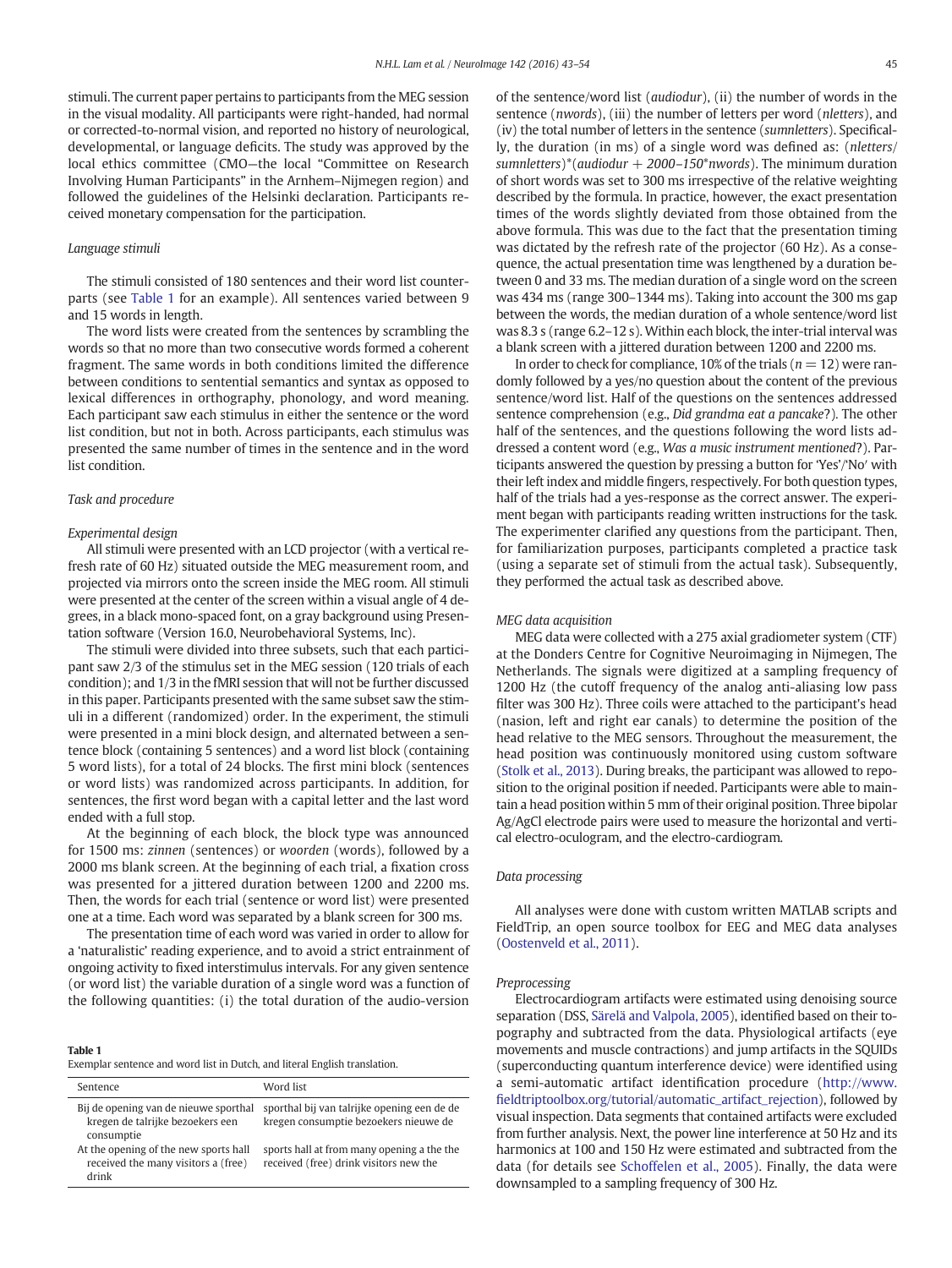# Frequency-domain beamforming

We used a frequency domain beamformer (DICS; [Gross et al., 2001](#page-10-0)) to reconstruct the sources of the oscillatory responses. First, for each time window and frequency band, the sensor-level cross-spectral density matrix was computed across all conditions. The frequency bands were selected based on earlier studies. For the low frequencies, they were centered at the following frequencies (with effective spectral bandwidth in brackets): 5 Hz (3.75–6.25 Hz) for theta, 10 Hz (8.75–11.25 Hz) for alpha, and 16 Hz (14–18 Hz) for beta. Here, each discrete frequency designates the centre frequency of a band-limited frequency bin, and this centre frequency encompasses the average signal power across the frequency range in that bin, referred to as the effective bandwidth. This bandwidth is dictated by the combination of the chosen window length and tapering scheme. The theta and alpha band were analyzed in 50 ms time steps from −100 to 500 ms (around word onset at 0 ms) using a sliding time window of 400 ms in combination with a Hanning taper, which produced an effective bandwidth of 2.5 Hz (which is 1.25 Hz around the defined centre frequencies). Beta was also analyzed in 50 ms time steps from  $-150$  to 500 ms, but with a 250 ms time window in combination with a Hanning taper, which produced an effective bandwidth of 4 Hz. The higher frequencies, were a priori defined as 36–76 Hz (low gamma), and 76–108 Hz (high gamma), and thus encompassed spectral estimates across multiple frequency bins. We analyzed them at 50 ms time steps, at 4 Hz steps, between  $-150$  and 500 ms. Here, we used a 250 ms time window in combination with multitapers [\(Mitra and Pesaran, 1999\)](#page-11-0), which achieved an effective bandwidth of 16 Hz.

The sensor-level cross-spectral density matrix was then used in combination with the forward solution to compute a set of spatial filters to obtain an estimate of the activity for dipoles placed on a volumetric grid with ~8 mm spacing (see below). The spatial filters assumed a fixed orientation of the underlying dipoles, defined by means of a singular value decomposition of the dipole cross-spectral density, taking the orientation along the first singular vector to explain the maximum amount of variance. The activity (power) was estimated for each condition of interest.

# Processing of the anatomical MRI and digitized headshape for MEG source reconstruction

For source reconstruction purposes, we coregistered the anatomical MRI to the MEG sensors. This was achieved by manual alignment of two reconstructions of the head surface. A digitized head shape was obtained with a Polhemus device (a 3D digitizer from Fastrak, Polhemus Inc., Colchester, VA, USA). This consisted of approximately 500 points across the scalp and was used to reference the location of MEG sensors relative to the head (and the fiducials). The second head shape was created from the participant's T1-weighted anatomical MRI image. Subsequently, the aligned anatomical image was used to create (i) a volume conduction model based on a single shell description [\(Nolte, 2003\)](#page-11-0) of the inner surface of the skull, using the segmentation function in SPM8, (ii) a set of spatial normalization parameters to bring each participant's brain into a normalized volumetric space, using SPM8, and (iii) a description of the cortical surface, using Freesurfer 5.1 ([Dale et al., 1999\)](#page-10-0). The spatial normalization parameters were used to create individual volumetric grids which in turn were used for a beamformer source reconstruction of the oscillatory responses. A template volumetric grid with a resolution of 8 mm was warped into individual brain space, using the inverse of the normalization parameters.

# Statistical analysis

The frequency bands selected for source analysis were also used for statistical inference. For each frequency band, statistical inference was done for a selected set of time windows (indicated below in each analysis) using a non-parametric permutation test together with a clustering method [\(Maris and Oostenveld, 2007\)](#page-11-0), to correct for multiple comparisons.

For the observed data, a dependent samples t-statistic for the difference between the conditions was computed for each sample (space– frequency–time point). For each of the lower frequencies, this yielded a single 3-dimensional volumetric map of t-values for each of the time windows tested. For the gamma range, this yielded 4-dimensional volumetric maps of *t*-values (three spatial dimensions  $+$  frequency). Samples that exceeded the uncorrected significance level of 1% were clustered according to adjacency (in the spatial domain for theta, alpha, and beta, and in the spatial and frequency domain for the gamma band). For each cluster, the cluster-level t-statistic was calculated by summing the t-statistics across the individual elements. Next, to test the observed t-statistic, a reference distribution was computed. This distribution was created by permuting (randomly exchanging) data between the conditions, and then calculating the maximal positive and negative cluster-level t-statistic for each permuted data set. Finally, the observed t-statistic was tested against the reference distribution. The observed t-statistic was considered significant if it was located beyond the determined threshold, on the negative or positive end of the reference distribution. The statistical threshold is specified in the section of each analysis below (see Word analysis and Context analysis).

To address the multiple tests performed across 3 time windows and 5 frequency bands, we applied a conservative Bonferroni correction to the critical threshold to infer statistical significance from the p-values. The details on this correction are provided below in each analysis section. For visualization, the thresholded volumetric images were interpolated onto the cortical sheet extracted from the MNI template brain, exported as a cifti-file and displayed using the workbench software package [\(Marcus et al., 2011\)](#page-11-0).

#### Word analysis

To compare the condition-specific (sentences or word lists) response to individual words, for each condition, we first subtracted the estimated power in the period preceding word onset (baseline) from the power following word onset. Changes in oscillatory activity in response to a single word require time to develop, and probably more than 100 ms to become apparent. Therefore, the choice of a pre-word baseline allowed us to study word-induced changes in frequencyspecific activity, above and beyond the ongoing nature of oscillations. Furthermore, it mitigated the possible effect of a block design producing different pre-window activity for each condition. For the alpha and theta bands, we used a baseline estimate centered at  $-100$  ms. For the beta and gamma bands, the baseline estimate was an average of two time windows centered at  $-150$  and  $-100$  ms. As a consequence, the estimated power at these time windows included a short duration of data following word onset (up to 100 ms for the theta band, and up to 25 ms for all other frequencies). We did not use an earlier time window, e.g.,  $-200$  ms, because this would potentially include transient oscillatory activity from the previous word. To study the neural response to each word, we chose three time windows following word onset: centered at 250, 350, and 450 ms, referred to as the first, second, and third time windows, respectively. We excluded the initial 250 ms because previous studies have suggested that this is the time window of visual processes [\(Dehaene et al., 2002; Tarkiainen et al., 1999\)](#page-10-0) while the majority of higher order processes, which are the main focus of our interest, such as lexical and context effects, occur later in time (e.g., [Vartiainen et al., 2009\)](#page-11-0). As visual inspection of the oscillatory power time courses ([Fig. 1](#page-4-0)) revealed variations in differences between conditions across time windows, we chose to statistically test the data for each time separately.

To address how words are processed in a sentence, we compared words embedded in a sentence to words embedded in a word list. For each participant, we analyzed the averaged single-word response (power) for each condition. The number of epochs available for averaging was different across conditions, due to artifact rejection. To avoid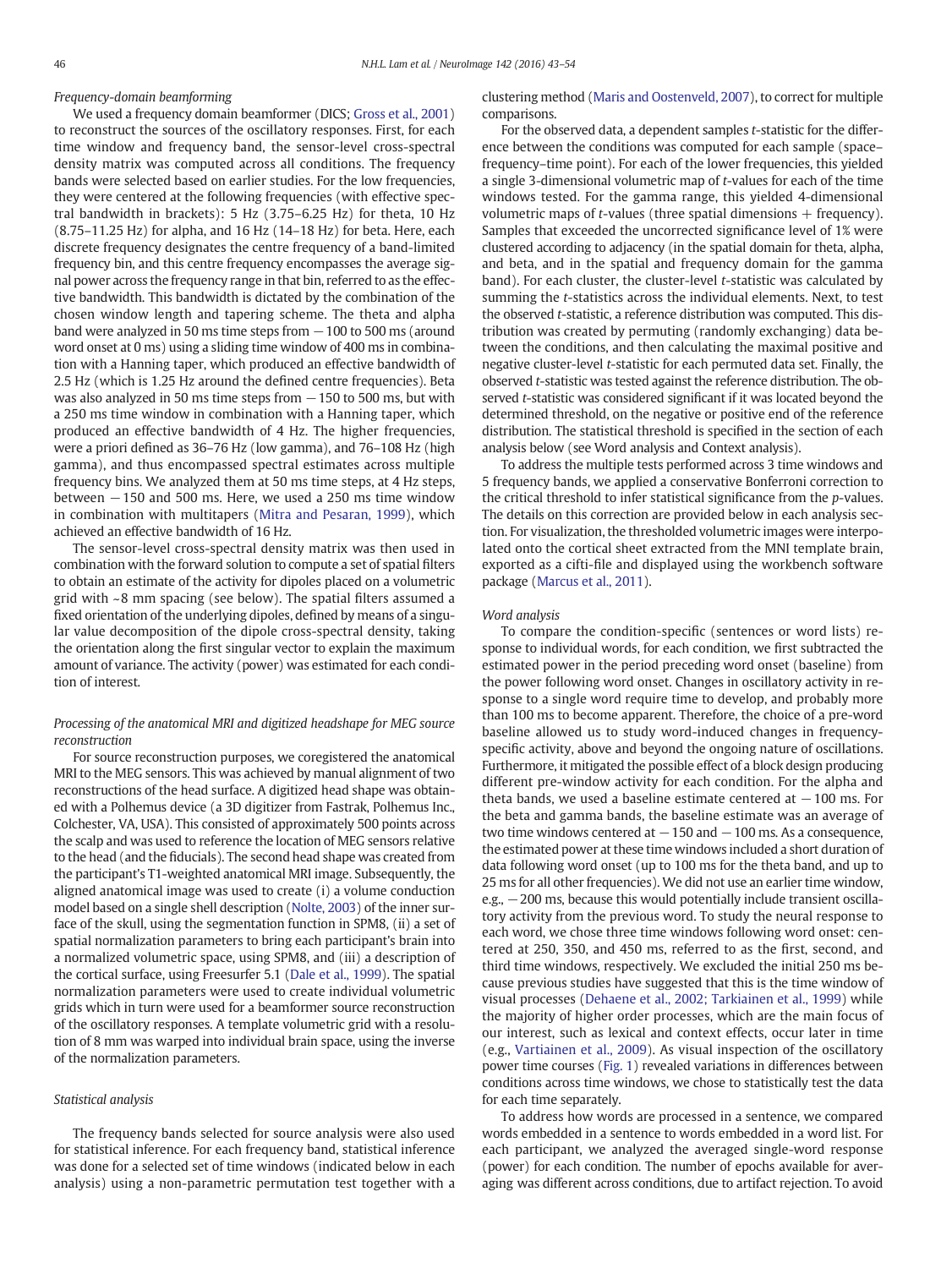# <span id="page-4-0"></span>Word Analysis



Fig. 1. The word analysis (words in a sentence vs. words in a word list) results as brain maps (left panel) and time courses (right panel). Left, brain maps depict the surface representation of beamformed frequency-specific power differences between conditions in t-values, for theta, alpha, beta, and gamma bands. Light/dark blue colors reflect lower power in sentences than word lists, and yellow/orange colors reflect higher power in sentences than word lists. Brain maps are selected for different time points at each frequency, to best reflect the observed effects. Significant results corrected for multiple comparisons across space (grid points) are marked with \*. Significant results after further correction for multiple comparisons across time windows and frequency bands are marked with \*\*. Right, time courses reflect the percentage change in frequency-specific power relative to baseline. The baseline is the averaged baseline between the sentence and word list condition. The blue line is for sentences, and the red line for word lists. Time windows shaded in green reflect significance after correction for multiple comparisons across voxel space (equivalent to \*); time windows shaded in yellow are significant after further correction for multiple comparisons across time windows and frequency bands (equivalent to \*\*). Time courses were chosen from spatially distinct cortical regions that are (i) known to be involved in language processing and (ii) shown to have a statistically significant difference between sentences and word lists. For frequencies in which homologous regions between hemispheres showed a similar effect, time courses are portrayed for the left hemisphere. This is because visual inspection indicated similar time courses for homologous grid points. This was because the overall effects for this analysis were left hemisphere dominant. Black circles on the brain map indicate the region of the chosen grid points.

effects due to differences in signal to noise ratio, we equalized the number of epochs across conditions for each participant. For each of the 3 time windows and 5 frequency bands, we performed a separate test. In our tests we applied a conservative Bonferroni correction, and used a corrected critical p-value of 0.0017 (0.025/15, for a twosided test).

### Context analysis

In this analysis, we were interested in the change in neural activity as the sentence unfolded. To do this, we quantified the difference in the neural response to late versus early words in a sentence and in a word list. We accounted for non-specific variability in overall power values across participants by subtracting a condition-averaged estimate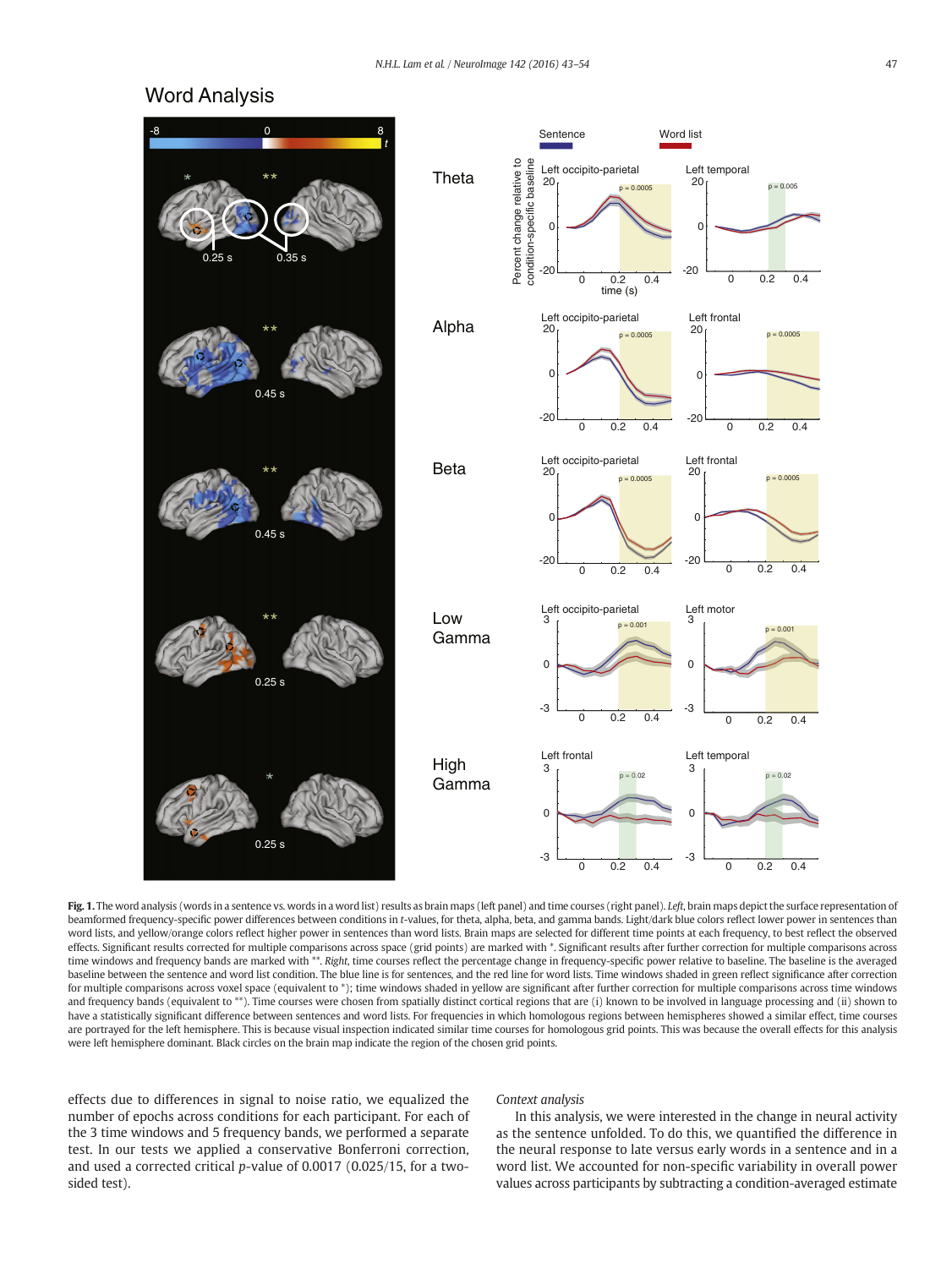<span id="page-5-0"></span>of the power preceding word onset from each of the condition-specific power following word onset, for each participant. Note that the subtraction of the same 'baseline' will yield the same average difference across participants, in comparison to contrasting the raw power values. As in the word analysis, for the context analysis, we chose the same time windows following word onset (centered at 250, 350, and 450 ms) for analysis.

The statistical analysis here addressed the effect of an incremental context on word processing. We assessed the neural activity during word processing as a function of word position across a sentence. We extracted the early words (2nd, 3rd, and 4th word positions) and the late words ( $n$ -2nd,  $n$ -3rd, and  $n$ -4th word positions; where  $n$  is the total number of words in a sentence/word list) in both sentences and word lists, resulting in four conditions (sentence-early, SE; sentencelate, SL; word list-early, WE; and word list-late, WL). To control for lexical frequency, we used a stratification approach. First, the lexical frequency value for each word was determined, using the SUBTLEX-NL database of Dutch word frequencies ([Keuleers et al., 2010](#page-11-0)), and log transformed. Then, for each condition, a histogram of log-transformed lexical frequencies was created, using 10 bins. For each of the bins, we determined the minimum number of contributing trials across conditions. Subsequently, trials were randomly removed from each bin of each condition to meet the minimum, which produced the same number of trials per bin per condition. This yielded about 200 trials per condition. Subsequently, we calculated an average power for each condition.

To test for significance, we first determined whether there was an interaction between word position (late vs. early) and sentence type (sentence vs. word lists):  $([SL-SE] - [WL-WE]$ ), at each of the five frequency bands. To correct for doing multiple tests, we applied a Bonferroni-corrected threshold of  $p < 0.005$ . For frequencies showing a significant interaction, we performed a second statistical test for each condition: SL–SE and WL–WE, to determine an effect of late vs. early context within each condition. Here, we visually inspected the power time courses, and found a consistent power difference between conditions over time (Fig. 2). Therefore, we chose to perform one test for each frequency, across all time windows. In addition, to determine whether the late vs. early context effect was specific to sentences, we performed post hoc tests comparing SL–WL and SE–WE. Here, we selected an individual grid point for each region that showed the most prominent, significant difference for the SL–SE contrast. We selected grid points from (i) spatially distinct regions, and (ii) regions involved in language processing. In the case where similar regions were activated in both hemispheres, as indicated by visual inspection of homologous grid points, we chose the grid point from the hemisphere that showed a stronger effect. All grid points are indicated with black circles in Fig. 2.

#### Results

#### Task compliance

The mean percentage of correct answers for questions that followed a sentence or word list was  $81.1\%$  (SD = 6.7%). Performance was significantly higher for sentence questions on a main content word  $(M = 84.2\%, SD = 11.6\%)$  than for a word list question  $(M = 78.4\%)$  $SD = 9.6\%; t_{101} = 5.75, p < 0.001$ ). Potentially, the difference in performance was because sentences are easier to process than word lists. Nevertheless, with all participants performing well above chance in both cases, they were attentive and processed the language materials. Note that there was no difference between the sentence comprehension questions ( $M = 83\%$ , SD = 11.7%) and the sentence content word questions ( $t_{101} = -1.2$ ,  $p = 0.4$ ).

### Word analysis

In the word analysis, we compared whether individual words in a meaningful and structured context were processed differently from words in a word list. We observed significant differences between sentences (S) and word lists (W) in the theta, alpha, beta, and gamma frequency bands in multiple brain regions, as shown in [Fig. 1](#page-4-0). The oscillatory power time courses (as a relative percent change to a baseline averaged over conditions; see [Fig. 1](#page-4-0)) suggested that for most frequencies, the effect was driven by a difference in magnitude and not shape of the time course, with the exception of left temporal theta. In general, differences between conditions resulted in an ERD for frequencies below 40 Hz (except for left temporal theta), and an ERS for frequencies above 40 Hz. Here, we focus on the statistically significant results, and will refer to the first (250 ms), second (350 ms), and third (450 ms) time windows, relative to word onset. For an in-depth description and visual depiction of the spatiotemporal evolution of frequency-specific power, the interested reader is directed to supplementary material 1.

#### Theta band

Significant differences were found in the bilateral occipital cortex, and left posterior temporal regions in all three time windows ( $S < W$ ;  $p = 0.0005$ , corrected for multiple comparisons). The left temporal region in the first time window was also significant but only when uncorrected for multiple comparisons, ( $p = 0.005$ , S  $> W$ ; [Fig. 1\)](#page-4-0).

#### Alpha band

A significant difference was found in all three time windows, in the bilateral occipito-parietal, left frontal, and left temporal regions ( $p = 0.0005$ , S < W; corrected for multiple comparisons).

#### Beta band

A significant difference was found in all three time windows, in the left occipito-parietal cortex, left posterior temporal areas, and left frontal cortex ( $p = 0.0005$ ,  $S \le W$ ; corrected for multiple comparisons).

#### Gamma band

In the gamma band, effects were more left lateralized than in the lower frequency bands. Across time windows, we observed a posterior to anterior activation sweep ([Fig. 1](#page-4-0)). Visual inspection revealed that low and high gamma showed distinct spatiotemporal dynamics. The statistical test for low gamma (40–68 Hz) revealed a significant difference only in the first time window in left occipital, left parietal, left motor, and left temporal regions ( $p = 0.001$ , S  $>$  W; corrected for multiple comparisons). In the subsequent time windows, the effect

Fig. 2. A, context analysis (late words vs. early words) results as brain maps (left panel) and time courses (right panel). Left, brain maps depict the surface representation of beamformed frequency-specific power differences between conditions in t-values for theta, alpha, beta, and gamma bands. For each frequency band, the top brain map is the sentence context analysis, and the lower brain map is the word list context analysis. Light/dark blue colors reflect lower power in sentences (late words-early words) than word lists (late words-early words), and orange/yellow colors reflect higher power in sentences (late words–early words) than word lists (late words–early words). Brain maps reflect a single time window that is representative of the difference between conditions across all time windows (because the difference between conditions does not differ greatly across time). Significant results corrected for multiple comparisons across space (grid points) are marked with \*. Significant results after further correction for multiple comparisons across time windows and frequency bands are marked with \*\*. Right, time courses reflect the percentage change in frequency-specific power relative to the baseline period of early words, with early words in sentences in dark blue, and late words in sentences in light blue. Time windows shaded in green reflect significance after correction for multiple comparisons across space (equivalent to \*); time windows shaded in yellow are significant after further correction for multiple comparisons across time windows and frequency bands (equivalent to \*\*). Time courses were chosen from spatially distinct cortical regions that are (i) known to be involved in language processing, (ii) shown to have a statistically significant difference between conditions. For frequencies in which homologous regions between hemispheres showed a similar effect, we chose to portray time courses from the right hemisphere. This is because visual inspection indicated similar time courses for homologous grid points, and because the overall effects for this analysis were right hemisphere dominant. Black circles on the brain map indicate the region of the chosen grid points. B. Bar graphs depicting sentence early words vs. word list early words, and sentence late words vs. word list late words. Error bars reflect +1 standard error of the mean.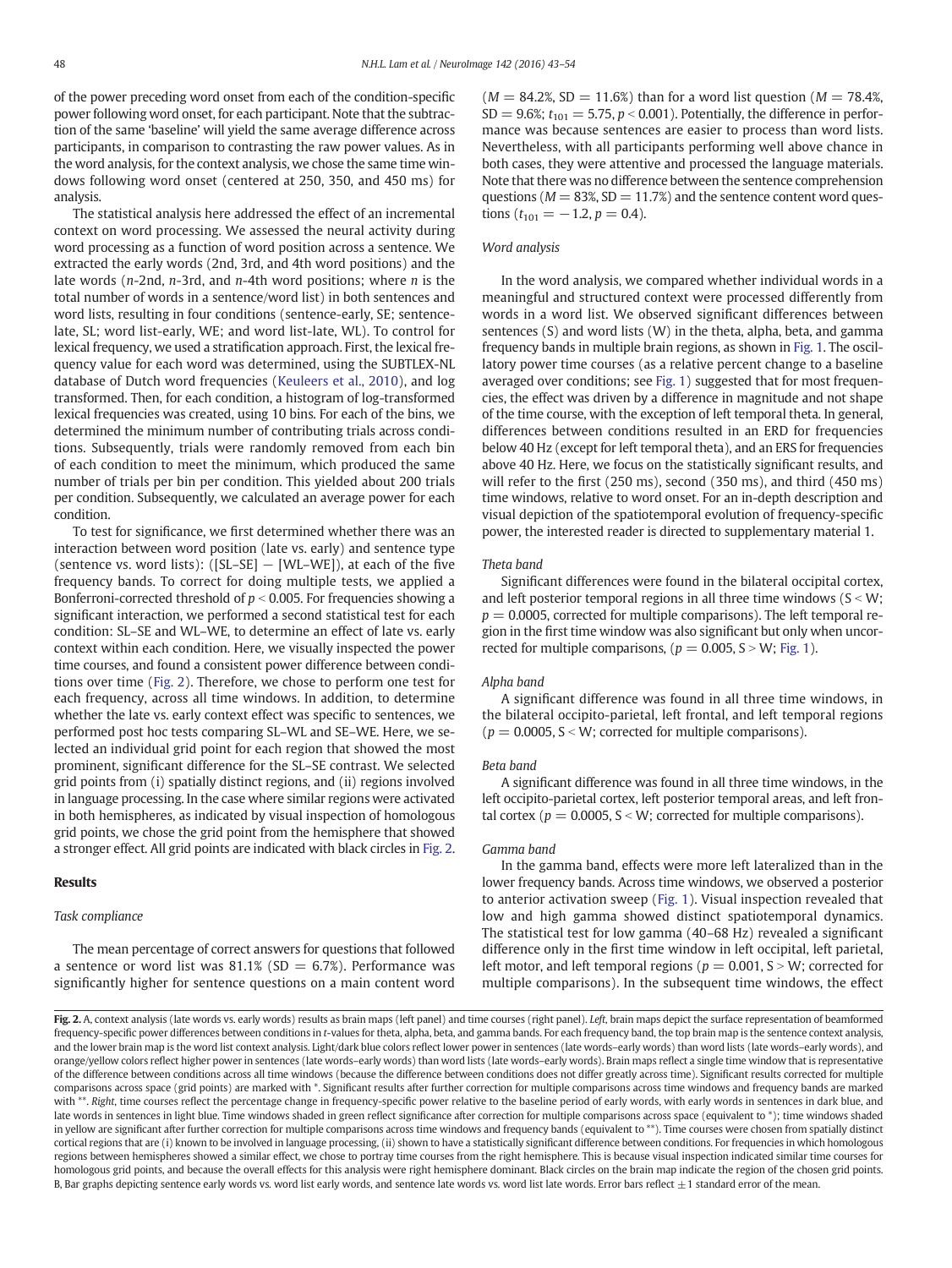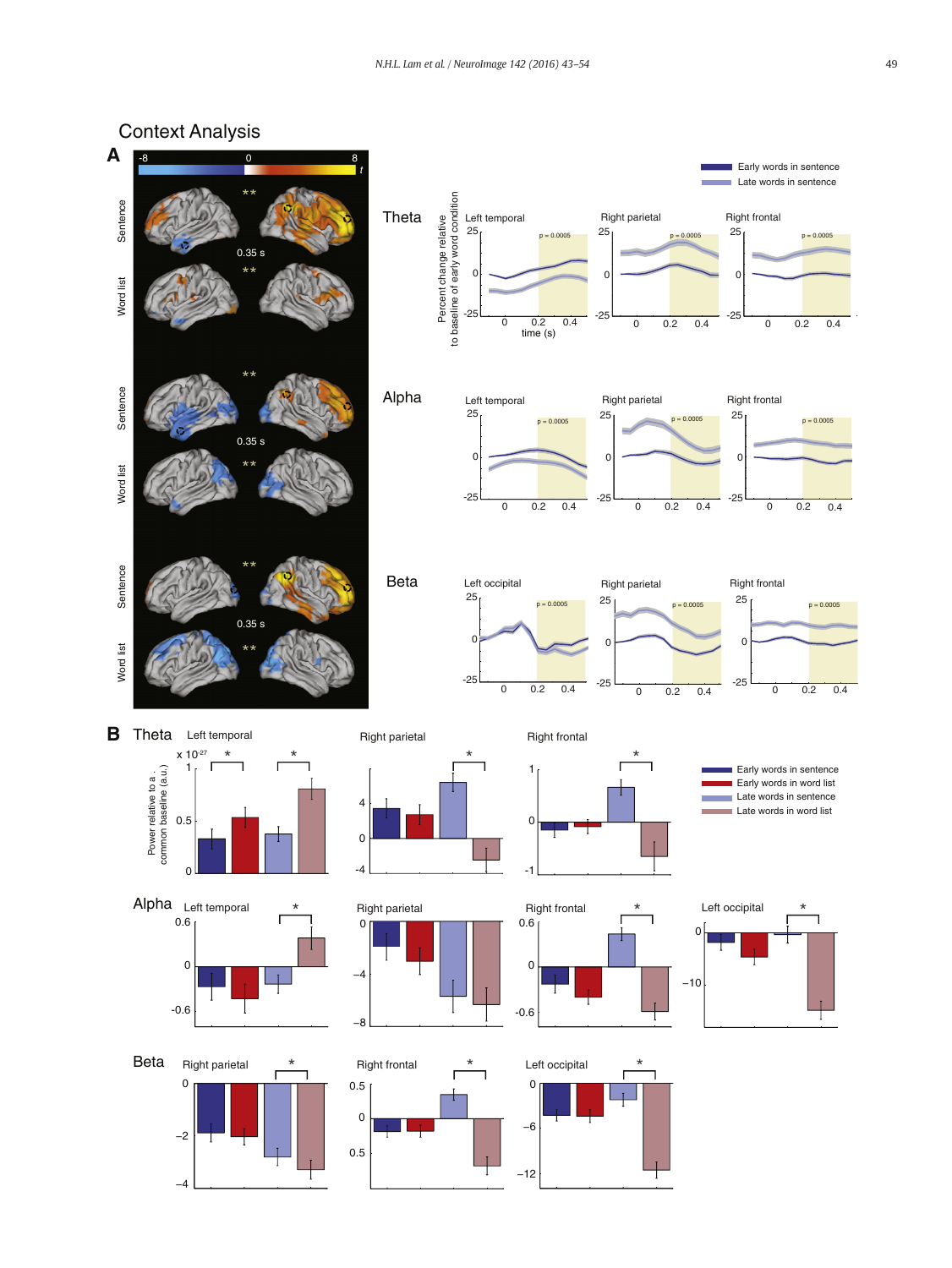reduce in effect size ( $p = 0.008$ , S  $> W$ ). The statistical test for high gamma (84–100 Hz) revealed a significant difference in left frontal and temporal regions when uncorrected for multiple comparisons  $(p = 0.02, S > W)$ .

#### Context analysis

The context analysis focused on how oscillatory activity changes as the sentence unfolds. The accumulation of words in a sentence, but not a word list, should form a more meaningful and structured context to facilitate the processing of each subsequent word. Here, we assessed whether there was a change in oscillatory power between late and early words in a sentence, and compared this to the same contrast in word lists. Early words were the 2nd, 3rd, and 4th words in a sentence (or word list), and late words were the 4th, 3rd, and 2nd to last words in a sentence (or word list). The interaction analysis  $[S(L-E) - W(L-E)]$ for theta, alpha, and beta was significant ( $p < 0.0083$ ). Therefore, for each condition, we compared late versus early words, within each condition (SL–SE, and WL–WE) across all three time windows. In all three frequency bands, late words were significantly different from early words (context effect) for sentences, and word lists, but the effects were stronger for sentences than word list [\(Fig. 2\)](#page-5-0), details for each frequency are reported in the following sections.

As a complementary test to the one above, we contrasted late words in sentences with those in word lists (SL–WL; late word comparison), and contrasted early words in sentences with those in words lists (SE–WE; early word comparison). This demonstrated that the difference between late and early words was predominant in sentences, details reported below for each frequency [\(Fig. 2](#page-5-0)). A detailed description and depiction of the evolution of power over time is available in the supplementary materials (Fig. S1b). Two alternative analyses for the context effects are presented in the supplementary materials (see sentence progression analysis and adapted context analysis; Fig. S2).

#### Theta band

For sentences, we observed statistically significant context effects in bilateral frontal and right parietal regions  $(L > E)$  as well as in left anterior temporal regions ( $L < E$ ;  $p = 0.005$ ; corrected for multiple comparisons). In word lists, the context effect was significant in areas similar to the context effect in sentences ( $p = 0.005$ ; corrected for multiple comparisons). However, the spatial extent was limited, the difference in power was smaller, and the difference remained constant across time. The test for SL–WL and SE–WE were only significant ( $p < 0.025$ ) for the late word comparison in grid points in right parietal and right frontal regions. However, in the left anterior temporal region, these effects were significant ( $p < 0.025$ ) in both the early word and late word comparisons.

### Alpha band

For sentences, we observed a significant difference in left temporal and inferior frontal regions ( $L < E$ ;  $p = 0.005$ ; corrected for multiple comparisons) as well as in bilateral frontal, right parietal, and right temporal regions (L  $>E$ ;  $p = 0.005$ ; corrected for multiple comparisons). For word lists, significant differences were observed in the left temporal and bilateral occipito-parietal regions ( $L < E$ ;  $p = 0.005$ ; corrected for multiple comparisons) as well as right temporal and right frontal areas ( $L > E$ ;  $p = 0.005$ ; corrected for multiple comparisons). These differences were spatially more focal than those in the sentence condition. The test for SL–WL and SE–WE were only significant ( $p < 0.025$ ) for the late word comparison in grid points in left occipital, left temporal, right parietal, and right frontal regions.

#### Beta band

For sentences, we observed a significant difference in bilateral frontal, right parietal, and right temporal regions ( $L > E$ ;  $p = 0.005$ ; corrected for multiple comparisons) as well as in bilateral occipital

regions (L < E;  $p = 0.005$ ; corrected for multiple comparisons). For word lists, bilateral occipital, parietal, and middle frontal regions were significant for all time windows ( $p = 0.005$ ; corrected for multiple comparisons). The test for SL–WL and SE–WE were only significant ( $p$  < 0.025) for the late words comparison in grid points in left occipital, right parietal, and right frontal regions.

### **Discussion**

In this study, we investigated neuronal oscillatory activity during sentence processing with MEG. We used source reconstruction techniques to quantify the spatiotemporal response in five well-established frequency bands. The word analysis determined how individual words are processed in a sentence by comparing the oscillatory response to words embedded in a sentence (i.e. within a syntactically and semantically meaningful context) to that of a word list (which lacked a structured context). To determine the effect of an incremental context on sentence processing, the context analysis quantified the changes in the word-induced modulations of oscillatory activity at different stages of the unfolding sentence. Here, we focused on the context effect (late versus early words) in sentences, and compared it to the context effect in word lists as a control. We evaluated which regions and time–frequency points showed significantly more or less activity in the sentence than word list context analysis.

The word analysis revealed the effects of (a sentence) context on word processing in the theta, alpha, beta, and gamma bands, predominantly in the left hemisphere inferior frontal, temporal, and parietal regions. The context analysis captured effects of the incremental context in left temporal and occipito-temporal regions, and in right-lateralized frontal and parietal regions in the theta, alpha, and beta bands. We consider the findings from these two comparisons to be complimentary and will discuss them in light of each other.

Task-related modulations of oscillatory activity can occur in multiple frequency bands that vary in the direction of the effect (ERS or ERD). This heterogeneity across frequency bands poses challenges to the interpretation of the findings. Common practice in cognitive studies has been the attribution of a specific functional role to a specific frequency band within the given experimental context. However, adopting such strict task-related functional interpretations of particular frequencies might be too ambitious given that different types of rhythmic activity occur in multiple brain regions, across multiple temporal and spatial scales. Moreover, these rhythms may not be specific to any task. Here, we propose a set of explanations that account for the various effects by taking into account the neural areas and frequencies of the observed effects, and previous studies that analyzed oscillations in the context of language and non-language tasks.

#### Theta oscillations in sentence processing

In the theta band, we observed effects in the word and context analyses in left anterior temporal regions.

Stronger theta synchronization was present for sentences compared to word lists in the word analysis. Inspection of the time course of theta activity suggests that this difference reflects a latency shift, with theta peaking earlier in sentences (around 350 ms; word lists around 400 ms). We tested this latency shift post hoc. This latency shift was significant across subjects (Wilcoxon signed-rank test,  $Z = -2.84$ ,  $p = 0.004$ ). The observation of this theta synchronization soon after word onset (around 200 ms) for both sentences and word lists could indicate a common, early process, most likely word retrieval. Since the theta peak is earlier for sentences than word lists, this suggests a stronger facilitatory context effect on lexical retrieval for sentences compared to word lists.

In the context analysis, for sentences and word lists, late words compared to early words were associated with a decrease in theta power in left anterior temporal regions. We speculate that this lower theta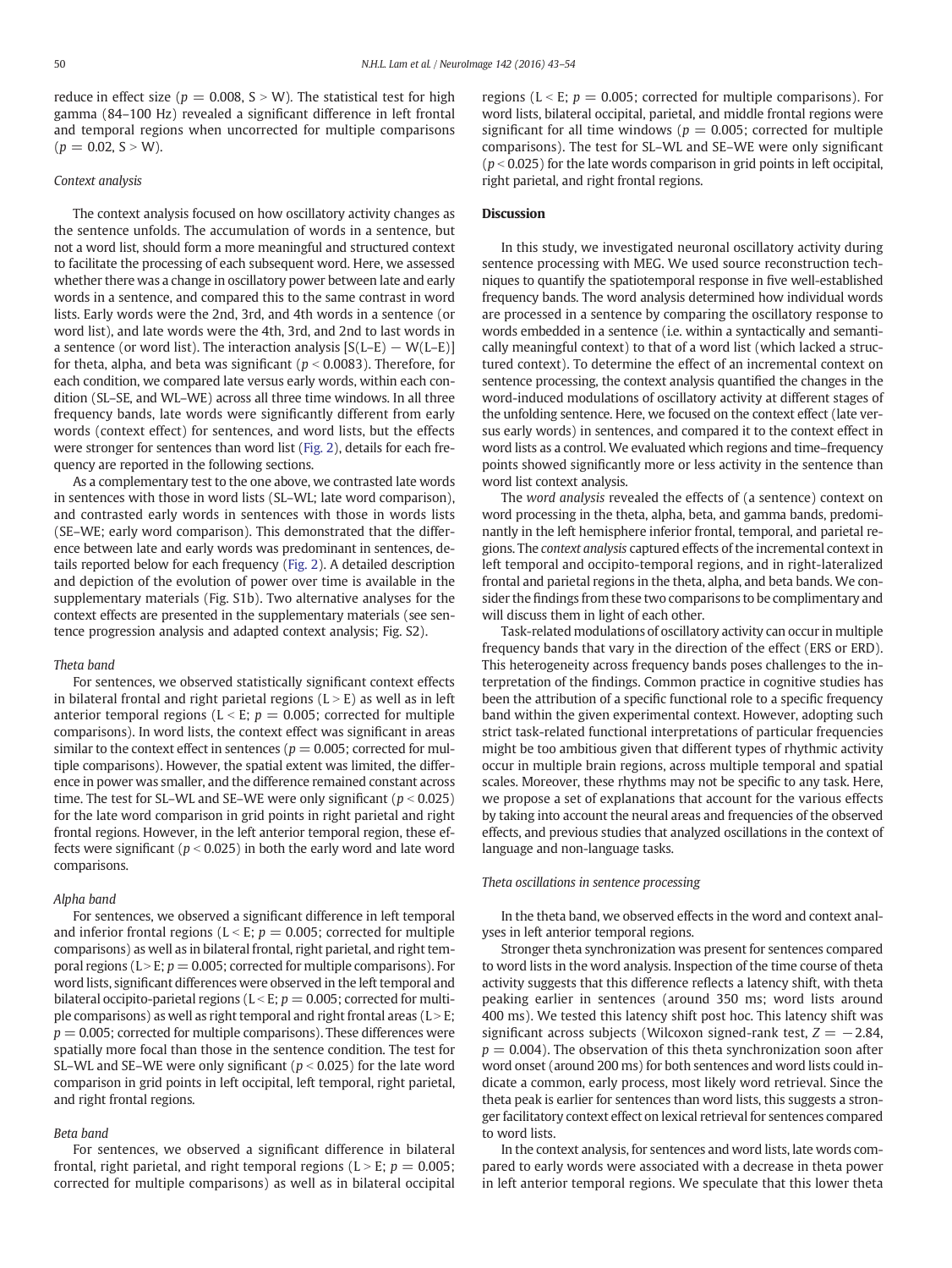activation is the effect of an incrementally more informative context which increases the facilitatory effect on retrieval as the sentence (or word list) unfolds. As each word list was created by scrambling a sentence, the words in a word list also had an associative relation at the lexical level, which could provide an associative context for upcoming words, and therefore a context facilitatory effect on retrieval. Importantly, because sentences are grammatical and meaningful, they have stronger constraints and thus a higher predictive value for the upcoming word, which results in a stronger context facilitatory effect for sentences than word lists. In line with our interpretation, many previous studies have shown that left anterior temporal regions are associated with conceptual relations between words at the lexical level (e.g., [Mummery et al., 2000; Patterson et al., 2007\)](#page-11-0). Together, these findings suggest that having a context allows for easier lexical retrieval, and when this context becomes more informative (more preceding words in a sentence context) less cognitive resources are needed for lexical retrieval.

Our interpretation of theta band effects in left temporal regions as being associated with lexical retrieval is in line with other oscillatory studies on memory. Memory retrieval (or attempted retrieval) has resulted in theta band synchronization in response to language stimuli (single words, word in a sentence) and non-language stimuli (e.g., shapes and faces) with a widespread sensor-level topography [\(Bastiaansen et al., 2002; Klimesch et al., 2008, 2010; Mormann et al.,](#page-10-0) [2005; Osipova et al., 2006\)](#page-10-0). At the source-level, an earlier study on memory retrieval localized effects to medial temporal, prefrontal, and visual areas [\(Guderian and Düzel, 2005\)](#page-10-0), which is a partial overlap with our findings. The additional areas reported by this earlier study could be due to the type of information being retrieved, since their study used faces and a background scene, whereas we used words.

In bilateral frontal and right parietal regions, we also observed theta effects specific to the context analysis: theta power was significantly higher for late words than early words in sentences. The spatial topography of our results is similar to the frontal–parietal network associated with cognitive task demands [\(Chein et al., 2011; Fedorenko et al., 2013](#page-10-0)). Words late in the sentence are likely to increase task demand, since a more extended context representation has to be maintained in memory. In line with previous studies, an increase in theta synchronization in frontal and parietal sensors has been observed with an increase in working memory load (e.g., [Cashdollar et al., 2009; Deiber et al.,](#page-10-0) [2007; Jensen and Tesche, 2002\)](#page-10-0). In addition, active maintenance of item(s) increases theta synchrony between right frontal and parietal regions [\(Cashdollar et al., 2009; Deiber et al., 2007](#page-10-0)). Support also comes from a language study that found an increase in theta power in rightcentro parietal MEG sensors as a sentence unfolded ([Bastiaansen et al.,](#page-10-0) [2010](#page-10-0)), which was thought to reflect the memory trace of the unfolding sentence representation.

In bilateral occipito-temporal regions, we observed a theta effect in the word analysis. Theta power was significantly lower in bilateral occipito-temporal regions for words in a sentence versus words in a word list. The difference begins around 100 ms, becomes larger and remains stable over time. Potentially, this reflects a difference in visual word recognition between sentences and word lists. Specifically, the sentence context narrows down certain aspects of the upcoming word (e.g., word category, semantics) which could modulate the response in occipital regions to the incoming word. The neural mechanism underlying this modulation may be top-down influences from higher to lower cortical regions. Studies on visual and motor processing have shown that neural activity in response to a visual stimulus in occipital cortex can be directly modulated by activity from frontal and parietal regions ([Engel et al., 2001; Silvanto et al., 2009; Taylor et al., 2007\)](#page-10-0). In one case, transcranial magnetic stimulation of the posterior parietal cortex led to an increase in primary visual cortical excitability ([Silvanto et al.,](#page-11-0) [2009\)](#page-11-0). We speculate that the larger desynchronization for words in a sentence compared to words in a word list in occipito-temporal regions reflects facilitation and/or prediction from the sentence context

(activity in higher cortical regions) to specific word forms in occipitotemporal regions (e.g., the visual word form area).

#### Alpha and beta oscillations in sentence processing

#### Word analysis

We observed a similar spatial topography and time course in the alpha and beta bands—a stronger desynchronization in left-lateralized temporal, parietal, and frontal areas for words in a sentence context compared to words embedded in a word list. For both frequency bands, in temporo-parietal regions, the difference begins around 150 ms, and is strongest around 350 ms, while in left frontal regions, the difference begins around 150 ms, and becomes stronger over time. The similarity between these two frequency bands is suggestive of a broadband desynchronization. A decrease in alpha/beta power is typically interpreted to reflect more (an increase in) activation of the underlying neuronal population, while a power increase reflects less (a decrease) in activation [\(Bastiaansen et al., 2008; Jensen and Mazaheri,](#page-10-0) [2010; Klimesch et al., 1997; Osipova et al., 2006\)](#page-10-0). On this basis, the desynchronization effect indicates stronger neural activation for sentences than word lists. This effect could reflect unification of the incoming word in sentences (but not in word lists). The difference between sentences and word lists is in structure and sentence-level meaning (syntax and semantics), and not orthography, phonology, word meaning, or morphology because the same words were used in both conditions. Therefore, we are likely observing the unification of semantic and syntactic information. Importantly, the difference between late and early words in a sentence is not due to a difference in lexical frequency. We controlled for this using stratification methods.

A recent source-level MEG study observed a desynchronization between 8 and 30 Hz in bilateral occipital and parietal regions and left posterior temporal regions, following a semantic, or a syntactic violation [\(Kielar et al., 2015](#page-11-0)). In our study, reading a sentence also required processing of semantic and syntactic information, which could explain the similarity of the spatiotemporal distribution between our studies. The study of Kielar et al. thus supports our interpretation that semantic and syntactic unification involves the alpha and beta bands—by stronger recruitment of areas relevant for unification as indicated by the ERD in these frequency bands.

#### Context analysis

As the sentence unfolds the context imposes more constraints on what the upcoming word will be, which in turn should facilitate unification. Here, we observed two context effects in the alpha and beta bands.

First, a decrease in alpha and beta power (an increase in neural activation) for late words compared to early words in left frontal, temporal, and bilateral occipital regions. We interpret these findings as a context facilitatory effect, drawing inspiration from the MUC model ([Hagoort,](#page-10-0) [2003, 2005, 2013](#page-10-0)). The model proposes that the lexical information of a word is represented in the activation of (predominantly) left temporal regions. The activation spreads to left frontal regions, which returns input to left temporal and parietal regions, and initiates a second wave of activation. Continuous cycles of activity sent between these regions build the context of the unfolding sentence. Applying this theory to our findings, the decrease in alpha and beta power as the sentence unfolds reflects the build-up of a context in left temporal regions, which spreads to left frontal regions to facilitate unification, and bilateral occipital regions to boost the activation (i.e. a power decrease) for recognizing certain words (orthographic properties). Evidence of interaction between context (semantics) and word recognition is found in several studies (e.g., [Kim and Lai, 2012; Yap et al., 2012](#page-11-0)).

The second effect was in bilateral (but clearly right dominant) frontal and right parietal regions—an alpha and beta band power increase for late words compared to early words. These right-lateralized effects are absent from the context analysis for word lists, which suggests that the right-lateralized effects in sentences are due to a change in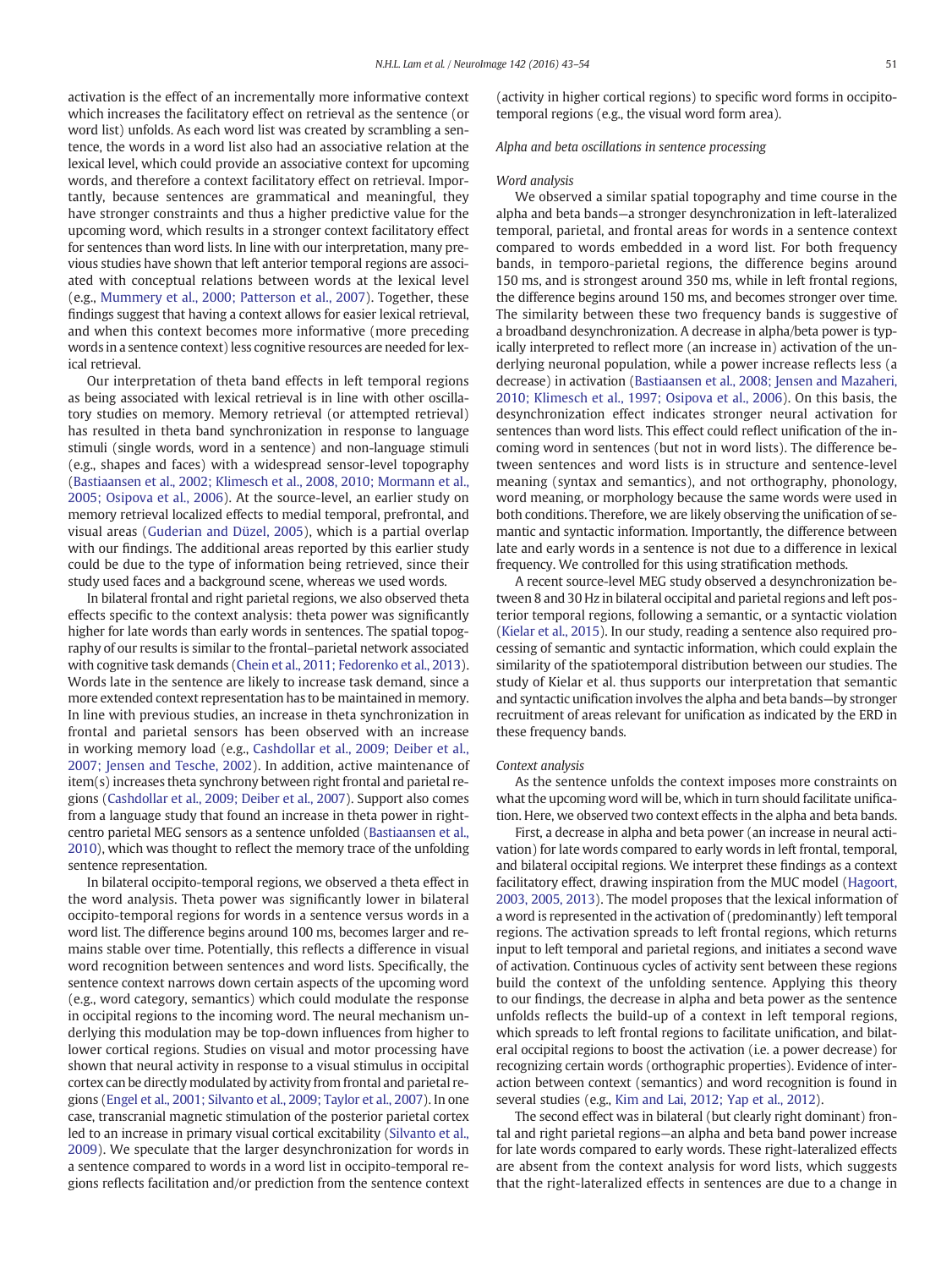context (which is not present in word lists). The word analysis is a highlevel linguistic contrast (sentence vs. word list), and a lack of effect in this contrast in the right frontal and parietal regions further suggests that the consequence of a differential context between late and early words does not strictly involve linguistic processes, but might be due to a domain general, cognitive control process. On this basis, we speculate that the right-lateralized frontal–parietal regions reflect a network of regions that are less involved (hence more power) in unification late in a sentence when the context has a stronger facilitatory effect on unification.

In support of our interpretation, the spatial topography of our results is similar to the frontal–parietal network associated with domain general cognitive demands, which is referred to as the cognitive control, executive control, or multiple demand network ([Corbetta and Shulman,](#page-10-0) [2002; Duncan, 2010; Fedorenko et al., 2013; Niendam et al., 2012](#page-10-0)). For example, Fedorenko et al., demonstrated at the single subject- and group-level that this network is activated when comparing difficult and easy versions of a task, independent of task type (non words vs. sentences, and simple vs. difficult math, working memory, and interference tasks). Previous studies have often found this frontal–parietal network to be bilateral (e.g., [Duncan, 2010; Fedorenko et al., 2013](#page-10-0)). However, in certain tasks attentional processes have been demonstrated to be present in language tasks, in the form of a right-lateralized fronto-parietal network ([Cristescu et al., 2006; Kristensen et al., 2012\)](#page-10-0). On this basis, we propose that with these effects we tapped into an attentional network that directs more resources to the early than to the late words in a sentence, since early on in a sentence the context is weaker than towards the end of a sentence.

#### Gamma oscillations in sentence processing

In the word analysis, we observed an ERS for sentences compared to word lists at low and high gamma frequencies [\(Fig. 1\)](#page-4-0). Low gamma effects were in left occipital, left parietal, left motor, and left temporal regions, while high gamma effects were in left frontal and left temporal regions. Interestingly, we observed low gamma effects to be earlier and located more posterior than late gamma effects [\(Fig. 1](#page-4-0), right panel).

In a sentence, compared to a word list, the words form a meaningful and structured context which can be used to predict the next upcoming word. A plausible interpretation for the gamma ERS is that it reflects a correct prediction, i.e. a match between the predicted and observed word. As a correct prediction is only possible for semantic and syntactically well-formed sentences, this interpretation can explain the reduced lower gamma ERS, and the lack of high gamma ERS observed in word lists [\(Fig. 1](#page-4-0), right panel). Our interpretation stems from [Herrmann](#page-11-0) [et al. \(2004\)](#page-11-0) who proposed a model that explains gamma responses (ERS) in terms of a match between bottom-up and top-down information. The sentences used in this study contained neither strong ambiguities nor grammatical violations, and thus allowed for preceding words to be used to predict the upcoming words—to narrow down the possibilities of various linguistic aspects of the upcoming word, such as, for instance, animacy, word category, and tense. Further support for our interpretation comes from a study that explicitly showed a gamma ERS (40–50 Hz) in left temporal and central sensors that was associated with words that had a high cloze probability given the preceding context (sentence), but not with words that could grammatically combine with the preceding sentence context and had a low cloze probability [\(Wang et al., 2012](#page-11-0)). Based on the above interpretation, we would expect an effect in the context analysis for sentences—as the context becomes stronger for late words, the match between the prediction and actual word has a higher probability of being correct. A similar effect is also expected based on previous studies that showed an increase in gamma power across grammatically correct sentences (albeit with EEG; [Bastiaansen and Hagoort, 2015; Hald et al., 2006; Rommers et al.,](#page-10-0) [2013](#page-10-0)). In our study, we did observe a higher gamma power for late than early words in sentences, but this was also the case in word lists [\(Fig. 1\)](#page-4-0).

#### Distinguishing oscillatory activity from evoked responses

One general concern related to the interpretation of modulations in oscillatory activity is that the reported differences could reflect differences in the spectral representation of the event-related activity, which may not be strictly oscillatory in nature. This interpretational limit is particularly acute when the stimulus protocol leads to transients in the signal that are time-locked to the onset of the stimuli, as was unavoidable in our study. Since the transient event-related signal components typically contribute signal power in the frequency range up to about 20 Hz, the above concern applies predominantly to the interpretation of frequency components up to the beta range. To address this concern, we performed a set of control analyses, in which we computed our contrasts of interest (for the theta, alpha, and beta ranges) for the event-related average of the band-limited signals, and for the power estimated after subtraction of the event-related average. The results of these analyses are shown in supplementary Fig. S3 (and a description is provided in the supplementary materials), and provide confirmatory evidence that the large majority of the results reported can be interpreted in terms of modulations in oscillatory activity. One exception may be the context effect for the theta band in left temporal regions, which shows a similar topography in the power and ERF contrasts (Fig. S3A). Yet, that does not exclude that we observed a modulation in a band-limited (centered at 5 Hz) phase-locked oscillatory component, related to memory retrieval processes.

#### Roles of left and right hemisphere in sentence processing

Reviews of language studies demonstrate coordination and interaction between multiple brain areas during language processing [\(Fedorenko and Thompson-Schill, 2014; Price, 2010;](#page-10-0) [Vartiainen et al.,](#page-11-0) [2009; Halgren et al., 2002](#page-11-0)). The extent to which specific regions are activated appears to be task dependent. High-level core language tasks, such as sentence understanding, activate the dominant (left) hemisphere ([Snijders et al., 2009; Xiang et al., 2010\)](#page-11-0), whereas low-level tasks (e.g., orthographic and word sound analysis), and language tasks that involve non-language-specific components (e.g., attention, memory) have been shown to recruit bilateral fronto-parietal regions [\(Fedorenko and Thompson-Schill, 2014; Bozic et al., 2010](#page-10-0)). Our results are in agreement with this distinction. The word analysis aimed to tap aspects of combinatoriality in language (unification), and produced left hemisphere dominant results. In addition, the context analysis reflected changes in cognitive demands whereby effects were found in bilateral (but right hemisphere dominant) frontal, temporal, and parietal regions.

### Conclusion

To summarize, we investigated the spatial and temporal dynamics of neural oscillations during sentence reading. We quantified the response to individual words in a sentence compared to a word list to determine the effects of context. In sentences, we observed changes in oscillatory power at the theta, alpha, beta, and gamma frequencies. We also quantified differences between words early versus later in a sentence to observe the changes in individual words as the context strengthened. We observed changes in left and right hemispheres in the theta, alpha, and gamma bands.

To the best of our knowledge, this is the first MEG source-localized sentence processing study that investigated how individual (grammatical) words are processed, and how this is influenced by an unfolding sentence context. Moreover, with 102 participants, this is the largest, most powered MEG study of its kind. Source-localization allowed us to conclude that oscillations localize to similar brain regions as those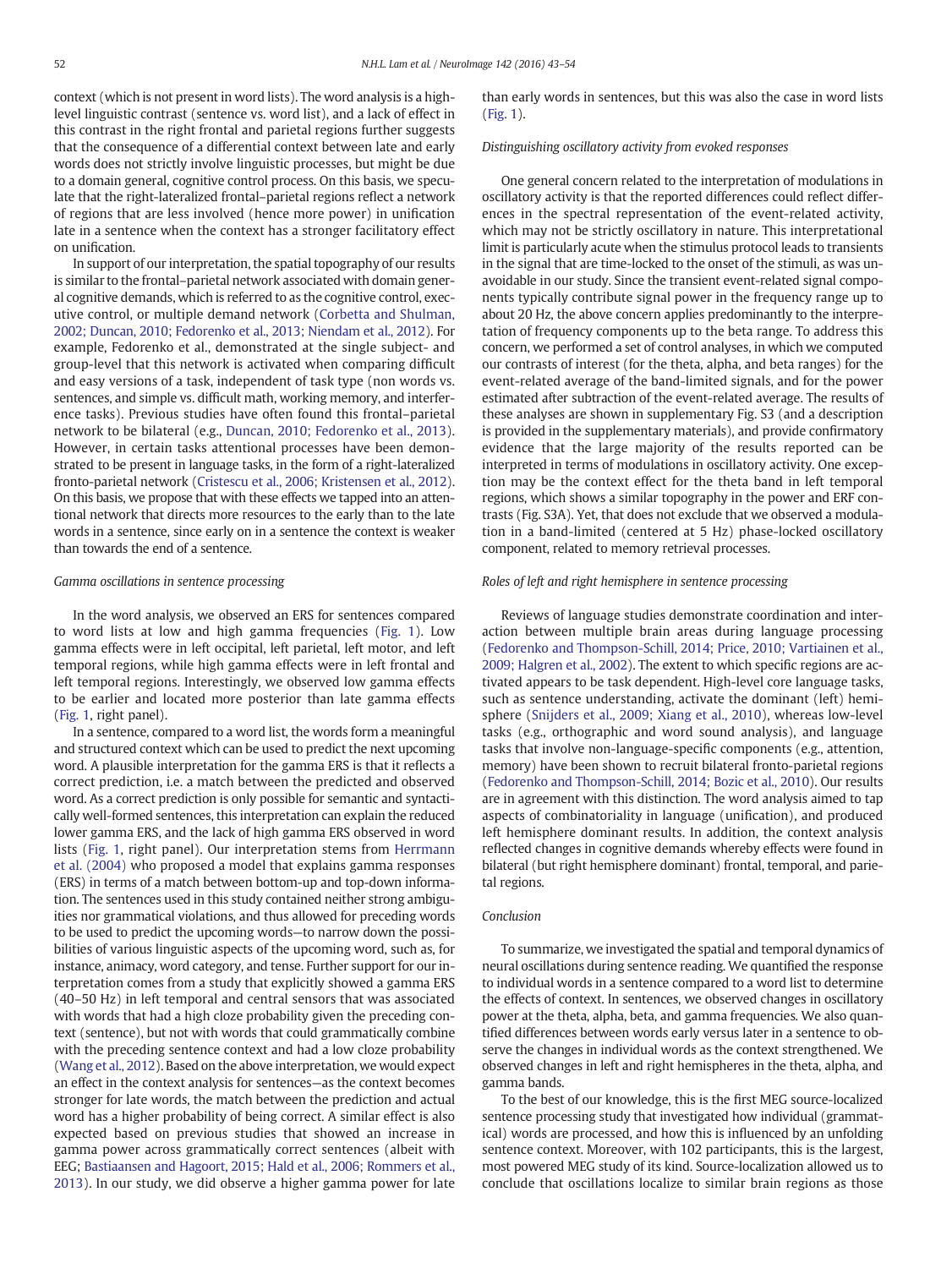<span id="page-10-0"></span>found in the fMRI literature: first, sentence (language) processing recruits a widely distributed network (Fedorenko and Thompson-Schill, 2014; Friederici and Singer, 2015; Hagoort and Indefrey, 2014). Second, the presence of effects in left temporal and left frontal regions suggests that, within this widely distributed network, these two regions are important in sentence processing. This is also in agreement with the MUC model of sentence processing (Hagoort, 2003, 2005, 2013). Third, involvement of the right frontal–parietal regions in sentence processing likely reflects engagement of the domain general cognitive control network according to task demands at different points in a sentence.

In this study, we also made use of the temporal resolution in MEG. We demonstrated that unification processes involved in reading a sentence begin around 200 ms when statistically comparing sentences with word lists. Moreover, visual inspection of the oscillatory power time courses show that differentiation between the wave forms for sentences and word lists occurs around 100 ms, which suggests that the semantic and syntactic context effects can begin as early as 100 ms (see [Fig. 1](#page-4-0), e.g., in the left frontal region in the beta band, and left occipito-parietal region in the lower gamma band). The early onset of language effects following the language stimuli is in accordance with the abundance of MEG and EEG studies reporting language effects within the first 400 ms following word onset (see [Salmelin,](#page-11-0) [2007](#page-11-0) for a review of MEG language studies at the single word level and beyond).

We analyzed multiple frequencies and found that the theta, alpha, beta, and gamma bands are all involved in sentence processing. This highlights the importance of studying multiple frequencies to provide a broader perspective on which oscillations are involved and which are not involved in any given cognitive task. The observation of oscillatory changes in multiple brain regions at several frequency bands suggests no simple mapping between a specific region and function. Almost certainly, the effects in the different frequency bands have different functional significance. The presence of effects in the frequency bands that we observed indicate that higher order language processing (i.e. unification) depends on multiple networks, including memory networks in temporal cortex and attentional networks in the right parieto-frontal network, in addition to the core language network in left perisylvian cortex. The abundant effects in occipital areas, moreover, imply that higher order language processes interact with the extraction of relevant information from the feedforward visual processing stream. The timing of all these effects are a testimony of the exquisite speed at which the human brain is able to complete the complex cascade of processes that are involved in extracting meaning from a series of orthographic scribbles entering primary visual cortex.

#### Acknowledgments

We thank Laura Arendsen, Manuela Schuetze, Tineke de Haan, and Charlotte Poulisse for participant recruitment, stimuli construction, and coding. We further thank Laura Arendsen and Manuela Schuetze for assisting with data preprocessing. This research was supported by the International Max Planck Research School for Language Science (for N.H.L.L), and the Spinoza Prize Award and the Language in Interaction Gravitation grant from the Netherlands Organization for Scientific Research (for P.H.).

Data were collected as part of the MOUS (Mother of all Unification Studies) project. In due time, the MOUS data will be made available to the wider research community.

#### Appendix A. Supplementary data

Supplementary data to this article can be found online at [http://dx.](doi:10.1016/j.neuroimage.2016.03.007) [doi.org/10.1016/j.neuroimage.2016.03.007.](doi:10.1016/j.neuroimage.2016.03.007)

### References

- Bastiaansen, M., Hagoort, P., 2015. Frequency-based segregation of syntactic and semantic unification during online sentence level language comprehension. J. Cogn. Neurosci. 1–13. http://dx.doi.org/[10.1162/jocn.](http://dx.doi.org/10.1162/jocn)
- Bastiaansen, M., van Berkum, J., Hagoort, P., 2002. Syntactic processing modulates the θ rhythm of the human EEG. NeuroImage 17 (3), 1479–1492. http://dx.doi.org/[10.](http://dx.doi.org/10.1006/nimg.2002.1275) [1006/nimg.2002.1275.](http://dx.doi.org/10.1006/nimg.2002.1275)
- Bastiaansen, M., van der Linden, M., Ter Keurs, M., Dijkstra, T., Hagoort, P., 2005. Theta responses are involved in lexical-semantic retrieval during language processing. J. Cogn. Neurosci. 17 (3), 530–541. http://dx.doi.org[/10.1162/0898929053279469](http://dx.doi.org/10.1162/0898929053279469).
- Bastiaansen, M., Oostenveld, R., Jensen, O., Hagoort, P., 2008. I see what you mean: theta power increases are involved in the retrieval of lexical semantic information. Brain Lang. 106 (1), 15–28. http://dx.doi.org/[10.1016/j.bandl.2007.10.006.](http://dx.doi.org/10.1016/j.bandl.2007.10.006)
- Bastiaansen, M., Magyari, L., Hagoort, P., 2010. Syntactic unifi[cation operations are](http://refhub.elsevier.com/S1053-8119(16)00203-2/rf0025) refl[ected in oscillatory dynamics during on-line sentence comprehension. J. Cogn.](http://refhub.elsevier.com/S1053-8119(16)00203-2/rf0025) [Neurosci. 22 \(7\), 1333](http://refhub.elsevier.com/S1053-8119(16)00203-2/rf0025)–1347.
- Bozic, M., Tyler, L.K., Ives, D.T., Randall, B., Marslen-wilson, W.D., 2010. Bihemispheric foundations for human speech comprehension. Proc. Natl. Acad. Sci. 107 (40), 17439–17444. http://dx.doi.org/[10.1073/pnas.1000531107.](http://dx.doi.org/10.1073/pnas.1000531107)
- Cashdollar, N., Malecki, U., Rugg-gunn, F.J., Duncan, J.S., Lavie, N., Duzel, E., 2009. [Hippocampus-dependent and -independent theta-networks of active maintenance.](http://refhub.elsevier.com/S1053-8119(16)00203-2/rf0030) [Proc. Natl. Acad. Sci. 106 \(48\), 20493](http://refhub.elsevier.com/S1053-8119(16)00203-2/rf0030)–20498.
- Chein, J.M., Moore, A.B., Conway, A.R.a., 2011. Domain-general mechanisms of complex working memory span. NeuroImage 54 (1), 550–559. http://dx.doi.org[/10.1016/j.](http://dx.doi.org/10.1016/j.neuroimage.2010.07.067) [neuroimage.2010.07.067](http://dx.doi.org/10.1016/j.neuroimage.2010.07.067).
- Corbetta, M., Shulman, G.L., 2002. Control of goal-directed and stimulus-driven attention in the brain. Nat. Rev. Neurosci. 3 (3), 201–215. http://dx.doi.org/[10.1038/nrn755](http://dx.doi.org/10.1038/nrn755).
- Cristescu, T.C., Devlin, J.T., Nobre, A.C., 2006. Orienting attention to semantic categories. NeuroImage 33 (4), 1178–1187. http://dx.doi.org[/10.1016/j.neuroimage.2006.08.](http://dx.doi.org/10.1016/j.neuroimage.2006.08.017) [017](http://dx.doi.org/10.1016/j.neuroimage.2006.08.017).
- Crone, N.E., Miglioretti, D.L., Gordon, B., Lesser, R.P., 1998. [Functional mapping of human](http://refhub.elsevier.com/S1053-8119(16)00203-2/rf0050) [sensorimotor cortex with electrocorticographic spectral analysis II. Event-related](http://refhub.elsevier.com/S1053-8119(16)00203-2/rf0050) [synchronization in the gamma band. Brain 121, 2301](http://refhub.elsevier.com/S1053-8119(16)00203-2/rf0050)–2315.
- Dalal, S.S., Guggisberg, A.G., Edwards, E., Sekihara, K., Findlay, A.M., Canolty, R.T., ... Nagarajan, S.S., 2008. Five-dimensional neuroimaging: localization of the time– frequency dynamics of cortical activity. NeuroImage 40 (4), 1686–1700. http://dx. doi.org[/10.1016/j.neuroimage.2008.01.023](http://dx.doi.org/10.1016/j.neuroimage.2008.01.023).
- Dale, A.M., Fischl, B., Sereno, M.I., 1999. Cortical surface-based analysis. NeuroImage 194, 179–194. http://dx.doi.org[/10.1006/nimg.1998.0395](http://dx.doi.org/10.1006/nimg.1998.0395).
- Davidson, D.J., Indefrey, P., 2007. An inverse relation between event-related and time– frequency violation responses in sentence processing. Brain Res. 1158, 81–92. http://dx.doi.org[/10.1016/j.brainres.2007.04.082.](http://dx.doi.org/10.1016/j.brainres.2007.04.082)
- Dehaene, S., Le Clec'H, G., Poline, J.-B., Le Bihan, D., Cohen, L., 2002. The visual word form area: a prelexical representation of visual words in the fusiform gyrus. Neuroreport 13 (3), 321–325. http://dx.doi.org/[10.1097/00001756-200203040-00015.](http://dx.doi.org/10.1097/00001756-200203040-00015)
- Deiber, M., Missonnier, P., Bertrand, O., Gold, G., Fazio-costa, L., Iban, V., Giannakopoulos, P., 2007. [Distinction between perceptual and attentional processing in working mem](http://refhub.elsevier.com/S1053-8119(16)00203-2/rf0075)[ory tasks: a study of phase-locked and induced oscillatory brain dynamics. J. Cogn.](http://refhub.elsevier.com/S1053-8119(16)00203-2/rf0075) [Neurosci. 19 \(1\), 158](http://refhub.elsevier.com/S1053-8119(16)00203-2/rf0075)–172.
- Duncan, J., 2010. The multiple-demand (MD) system of the primate brain: mental programs for intelligent behaviour. Trends Cogn. Sci. 14 (4), 172–179. http://dx.doi. org[/10.1016/j.tics.2010.01.004.](http://dx.doi.org/10.1016/j.tics.2010.01.004)
- Engel, A.K., Fries, P., Singer, W., 2001. [Dynamic predictions: oscillations and synchrony in](http://refhub.elsevier.com/S1053-8119(16)00203-2/rf0085) [top-down processing. Nat. Rev. Neurosci. 2 \(October\), 704](http://refhub.elsevier.com/S1053-8119(16)00203-2/rf0085)–716.
- Fedorenko, E., Thompson-Schill, S.L., 2014. Reworking the language network. Trends Cogn. Sci. 18 (3), 120–126. http://dx.doi.org[/10.1016/j.tics.2013.12.006](http://dx.doi.org/10.1016/j.tics.2013.12.006).
- Fedorenko, E., Duncan, J., Kanwisher, N., 2013. Broad domain generality in focal regions of frontal and parietal cortex. Proc. Natl. Acad. Sci. http://dx.doi.org[/10.1073/pnas.](http://dx.doi.org/10.1073/pnas.1315235110) [1315235110](http://dx.doi.org/10.1073/pnas.1315235110) (/-/DCSupplemental.www.pnas.org/cgi/doi/10.1073/pnas.1315235110).
- Friederici, A.D., Singer, W., 2015. Grounding language processing on basic neurophysiological principles. Trends Cogn. Sci. 1–10. http://dx.doi.org[/10.1016/j.tics.2015.03.012.](http://dx.doi.org/10.1016/j.tics.2015.03.012)
- Gross, J., Kujala, J., Hämäläinen, M., Timmermann, L., Schnitzler, A., Salmelin, R., 2001. [Dy](http://refhub.elsevier.com/S1053-8119(16)00203-2/rf0105)[namic imaging of coherent sources: studying neural interactions in the human brain.](http://refhub.elsevier.com/S1053-8119(16)00203-2/rf0105) [Proc. Natl. Acad. Sci. 98 \(2\), 694](http://refhub.elsevier.com/S1053-8119(16)00203-2/rf0105)–699.
- Guderian, S., Düzel, E., 2005. Induced theta oscillations mediate large-scale synchrony with mediotemporal areas during recollection in humans. Hippocampus 15 (7), 901–912. http://dx.doi.org[/10.1002/hipo.20125](http://dx.doi.org/10.1002/hipo.20125).
- Hagoort, P., 2003. How the brain solves the binding problem for language: a neurocomputational model of syntactic processing. NeuroImage 20, 18–29. http:// dx.doi.org/[10.1016/j.neuroimage.2003.1796.](http://dx.doi.org/10.1016/j.neuroimage.2003.1796)
- Hagoort, P., 2005. On Broca, brain, and binding: a new framework. Trends Cogn. Sci. 9 (9), 416–423. http://dx.doi.org[/10.1016/j.tics.2005.07.004](http://dx.doi.org/10.1016/j.tics.2005.07.004).
- Hagoort, P., 2013. MUC (memory, unification, control) and beyond. Front. Psychol. 4 (July), 416. http://dx.doi.org/[10.3389/fpsyg.2013.00416](http://dx.doi.org/10.3389/fpsyg.2013.00416).
- Hagoort, P., Indefrey, P., 2014. The neurobiology of language beyond single words. Annu. Rev. Neurosci. 37, 347–362. http://dx.doi.org[/10.1146/annurev-neuro-](http://dx.doi.org/10.1146/annurev-neuro-071013-013847)[071013-013847.](http://dx.doi.org/10.1146/annurev-neuro-071013-013847)
- Hagoort, P., Poeppel, D., 2013. [The Infrastructure of the Language-Ready Brain. In: Arbib,](http://refhub.elsevier.com/S1053-8119(16)00203-2/rf0135) [M.A. \(Ed.\), Language, Music, and the Brain: A Mysterious Relationships. MIT Press,](http://refhub.elsevier.com/S1053-8119(16)00203-2/rf0135) [Cambridge, MA, pp. 233](http://refhub.elsevier.com/S1053-8119(16)00203-2/rf0135)–255.
- Hald, L., Bastiaansen, M., Hagoort, P., 2006. EEG theta and gamma responses to semantic violations in online sentence processing. Brain Lang. 96 (1), 90–105. http://dx.doi. org[/10.1016/j.bandl.2005.06.007](http://dx.doi.org/10.1016/j.bandl.2005.06.007).
- Halgren, E., Dhond, R.P., Christensen, N., Van Petten, C., Marinkovic, K., Lewine, J.D., Dale, A.M., 2002. N400-like Magnetoencephalography Responses Modulated by Semantic